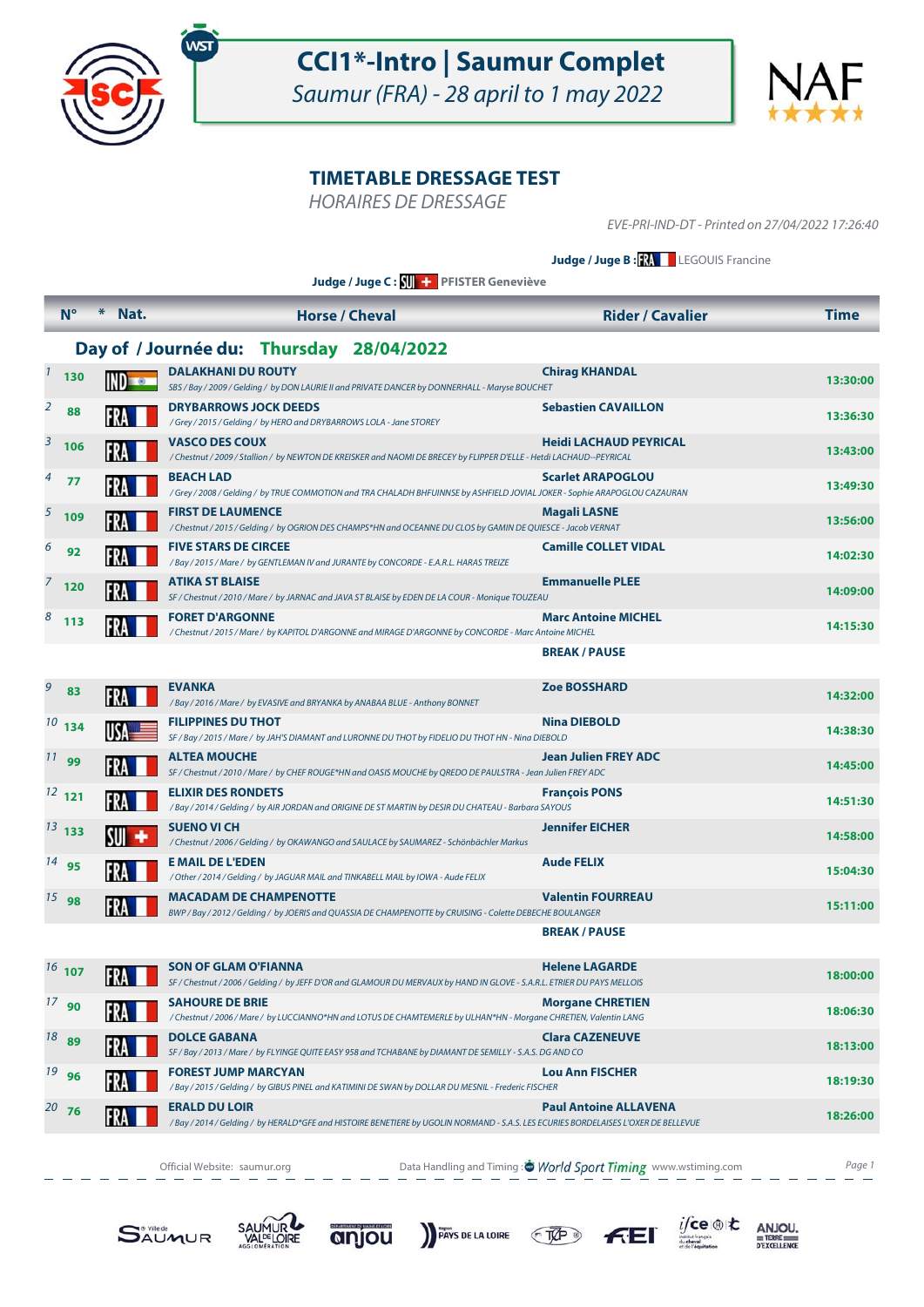



HORAIRES DE DRESSAGE

EVE-PRI-IND-DT - Printed on 27/04/2022 17:26:40

**Judge / Juge B : XX** LEGOUIS Francine

**Judge / Juge C : PFISTER Geneviève**

| $N^{\circ}$ | ⋇<br>Nat. | <b>Horse / Cheval</b>                                                                                                                                                     | <b>Rider / Cavalier</b> | <b>Time</b> |
|-------------|-----------|---------------------------------------------------------------------------------------------------------------------------------------------------------------------------|-------------------------|-------------|
| $^{21}$ 118 |           | <b>BANBAKA PHILOU</b><br>SF / Chestnut / 2011 / Mare / by QUEBRACHO SEMILLY and PINATA by GAVROCHE DE QUINCY - Karine PENNE                                               | <b>Karine PENNE</b>     | 18:32:30    |
| $22$ 93     |           | <b>VIF ARGENT DE BOUSSAC</b><br>AA / Bay / 2009 / Gelding / by JEBELAND PONTADOUR*HN and FANNY DE TARDIERE by ULTAN - Lylou DELAHAYE                                      | <b>Lylou DELAHAYE</b>   | 18:39:00    |
| $^{23}$ 100 |           | <b>DAIQUIRI</b><br>ZCHKS / Bay / 2014 / Mare / by ARGENTO and DALIAS by ALIAS - Christel CHARLES-DE RONGÉ                                                                 | <b>Zazie GARDEAU</b>    | 18:45:30    |
|             |           |                                                                                                                                                                           | <b>BREAK/PAUSE</b>      |             |
| $24$ 112    |           | <b>DAYLIGHT BERTREVILLE</b><br>/ Other / 2013 / Mare / by PARADIS LATIN*BRIMBELLES and TINKAS GIRL by APACHE D'ADRIERS - Franck HERAS-GOMEZ, Alice MESNARD                | <b>Alice MESNARD</b>    | 19:02:00    |
| $25$ 97     |           | <b>EXCEL DE GARRIGUES</b><br>/ Bay / 2014 / Gelding / by ROMANDO DE L'ABBAYE*HN and HENIRE GARRIGUES by IMPULSIF A - Claire URIOT, Alix FLEURY                            | <b>Alix FLEURY</b>      | 19:08:30    |
| $26$ 71     | BUI       | <b>BOTANA</b><br>/Bay/2017/Mare/ - Vasilena BOTEVA                                                                                                                        | <b>Vasilena BOTEVA</b>  | 19:15:00    |
| $27$ 102    |           | <b>BIG JACK BONNERY</b><br>/Other / 2011 / Gelding / by JOERIS and ECLIPSE DE PAGAX by KNOUR DE PLAISANCE - Pol GROSFILLEY                                                | <b>Pol GROSFILLEY</b>   | 19:21:30    |
| $28$ 75     | FIN-      | <b>UNE POUR DEUX CERES</b><br>SF / Chestnut / 2008 / Mare / by CABDULA DU TILLARD and IDYLLE NOCTURNE by AMI DE LA FOSSE - Veera SOMERSALMI                               | <b>Veera SOMERSALMI</b> | 19:28:00    |
| $29$ 94     |           | <b>CARAMBAR DU MEDOC</b><br>/Grey / 2012 / Gelding / by ROSCO DE BELLEFOND and RIVIERE DU MEDOC by VANDALE DAF - Juliette ESCOFET-MOUNAIX, Arnaud ESCOFET, Helene MOUNAIX | <b>Juliette ESCOFET</b> | 19:34:30    |
| $30$ 115    |           | <b>GO ON DU GRAND VAL</b><br>/ Bay / 2016 / Stallion / by ELDORADO DE HUS and QWERTY by QUSANDER - Estelle HAENTJENS, Matthieu NADOT                                      | <b>Matthieu NADOT</b>   | 19:41:00    |
|             |           |                                                                                                                                                                           | <b>BREAK/PAUSE</b>      |             |

Official Website: saumur.org **Data Handling and Timing : World Sport Timing** www.wstiming.com Page 2











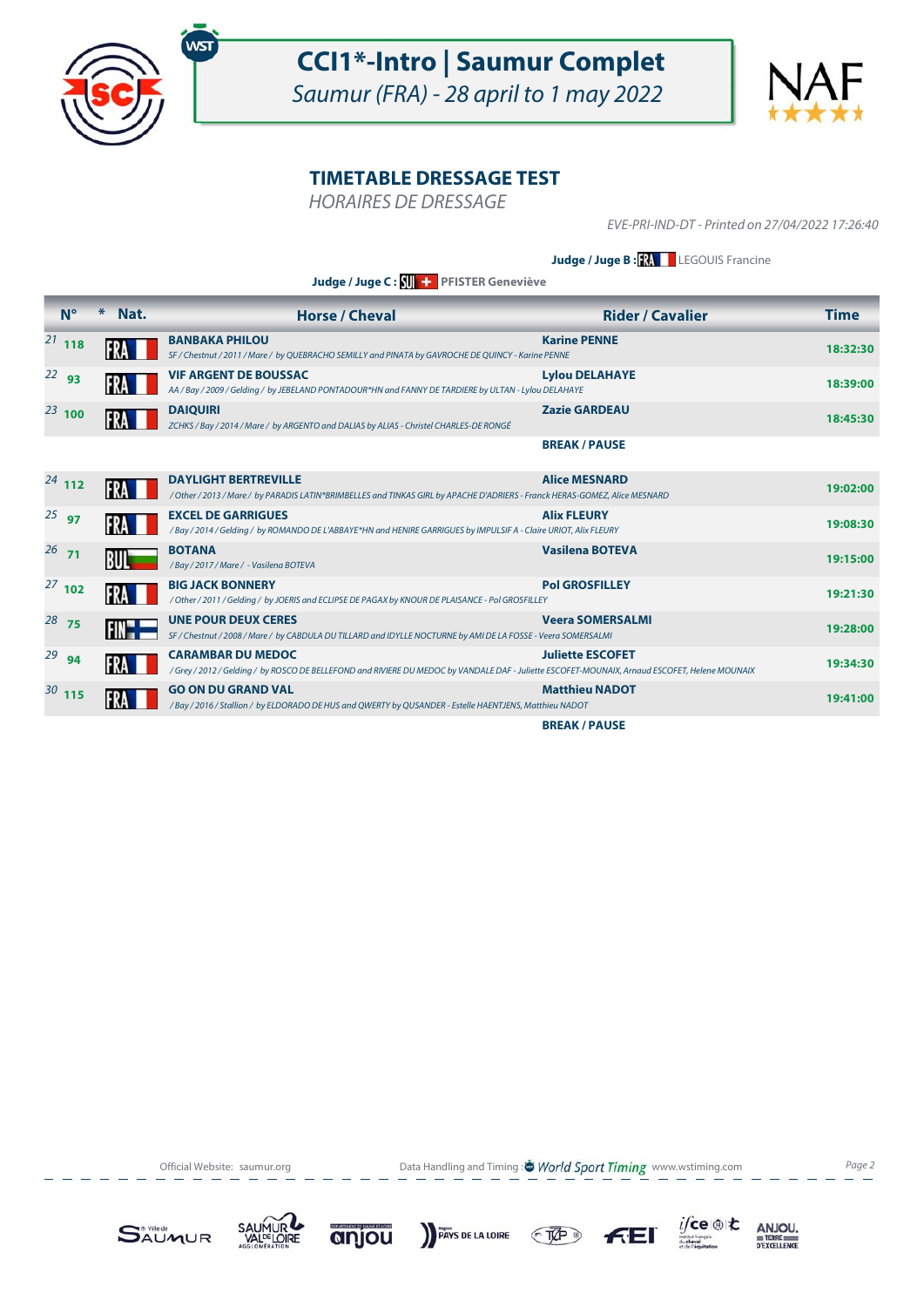



HORAIRES DE DRESSAGE

EVE-PRI-IND-DT - Printed on 27/04/2022 17:26:40

**Judge / Juge B : XX** LEGOUIS Francine

**Judge / Juge C : PFISTER Geneviève**

|            | $N^{\circ}$ | * Nat. | <b>Horse / Cheval</b>                                                                                                                                           | <b>Rider / Cavalier</b>         | <b>Time</b> |
|------------|-------------|--------|-----------------------------------------------------------------------------------------------------------------------------------------------------------------|---------------------------------|-------------|
|            |             |        | Day of / Journée du:<br><b>Friday</b><br>29/04/2022                                                                                                             |                                 |             |
| $31$ 78    |             |        | <b>TRIOMPHE DE BEAUFORT</b><br>/Other / 2007 / Gelding / by CERGIEL (PL) SE and MARQUISE DE BEAUFORT ONCS - Sarah BERSCHEID                                     | <b>Sarah BERSCHEID</b>          | 13:25:00    |
| $32$ 125   |             |        | <b>GUEULE D'AMOUR NAT</b><br>/ Chestnut / 2016 / Gelding / by UREYS DE DENAT and ADDAMY by IDEAL DE PRISSEY - E.A.R.L. LA MAISON DU PONEY                       | <b>Marie Gaelle SAINTEMARIE</b> | 13:31:30    |
| $33$ 114   |             |        | <b>FOOTZEL DUVERIE</b><br>/ Chestnut / 2015 / Gelding / by NARTAGO and GAZELLE DE LAVIGNE by PERSAN II - Cecilia MOREAU                                         | Cecilia MOREAU                  | 13:38:00    |
| $34$ 127   |             |        | <b>GUYANE DES LOGES</b><br>/ Bay / 2016 / Mare / by VILANO DES LOGES and NAIADE DE LA BELLONE by RYON D'ANZEX - Luc SIMONET, Karine LARRAZET, Julie SIMONET     | <b>Julie SIMONET</b>            | 13:44:30    |
| $35^{8}84$ |             |        | SALSA DE LA JANIERE<br>/ Bay / 2006 / Mare / by COL CANTO and FEE DU PAVILLON by DOUBLE ESPOIR - Francois BREUIL                                                | <b>Jeanne BREUIL</b>            | 13:51:00    |
| $36$ 108   |             |        | <b>RYD DES AUCELS Z</b><br>/ Black / 2010 / Gelding / by OPTIEBEURS RANDEL Z and ELLE DES AUCELS by REVE D'ELLE - Remi LAKMECHE                                 | <b>Remi LAKMECHE</b>            | 13:57:30    |
| $37$ 111   |             | FRA    | <b>SWATTCH</b><br>AA / Bay / 2006 / Mare / by URBAIN DU MONNAI and CLEMENTINE DURIVAU by OR DE PIERRE - Perrine LHERMITTE                                       | <b>Perrine LHERMITTE</b>        | 14:04:00    |
|            |             |        |                                                                                                                                                                 | <b>BREAK/PAUSE</b>              |             |
| $38_{105}$ |             |        | <b>FANCY FACE DE VALPAO</b><br>/ Bay / 2015 / Mare / by CANTURO*BOIS MARGOT and PRETTY DU CHAILLOU by JAGUAR MAIL - Ambre CHALVET                               | <b>Ronan JOUAULT</b>            | 14:20:30    |
| $39$ 82    |             |        | <b>GARANCE DU SHAM</b><br>/ Bay / 2016 / Mare / by CATCHAR MAIL and DESPINA C'SG by QUITE EASY - DIDIER BORDAS                                                  | <b>Charlotte BORDAS</b>         | 14:27:00    |
| $40$ 104   |             |        | <b>CARLETY D'AUROIS</b><br>/Bay / 2012 / Mare / by UBERGRAAF D*SUNGARD and BRUNEHILD D'AUROIS by POLACK II - Sophie JEANJEAN                                    | <b>Emma JORDY</b>               | 14:33:30    |
| $41$ 103   |             |        | <b>ENTRACTE DE CHAMPENOTTE</b><br>/Grey / 2010 / Gelding / by PARTIZAN FVC and GALA DE LYS CHAMPENOTTE by BAYARD D'ELLE*ECOLIT - Chrystel HEBRANT, Lisa HEBRANT | Lisa HEBRANT                    | 14:40:00    |
| $42$ 87    |             |        | <b>COLDPLAY D'AUROIS</b><br>/ Chestnut / 2012 / Gelding / by UBERGRAAF D*SUNGARD and ELNA DE PERRAZ by POLACK II - Emma PELAUD, Evelyne PELAUD                  | <b>Marine CASTAGNE</b>          | 14:46:30    |
| $43$ 117   |             |        | <b>SCAPA DES CYGNES</b><br>/Grey / 2011 / Gelding / by GALA DE FONTAINE and DEESSE DU BRANA by MARATHON - Colette PADERN                                        | <b>Suzon PADERN</b>             | 14:53:00    |
| $44$ 122   |             | FRA    | <b>GUERLAIN DU LANDRAN</b><br>/ Other / 2016 / Stallion / by GRAFENSTOLZ and FANCHON II by LE GREGOL - Alain BAGNERES, Cecilia CAZENEUVE                        | <b>Aurelie PUCHEU</b>           | 14:59:30    |
|            |             |        |                                                                                                                                                                 | <b>BREAK / PAUSE</b>            |             |
| $45$ 128   |             |        | <b>CARRE D'AS TARDONNE</b><br>/Bay / 2012 / Stallion / by MIGHTY MAGIC and TOPAZE DE CHALUSSE by TINKA'S BOY - Celine VACHER                                    | <b>Celine VACHER</b>            | 15:16:00    |
| $46$ 124   |             |        | <b>FIDELIO DE BRAY</b><br>/ Bay / 2015 / Stallion / by QLASSIC BOIS MARGOT and BALOUBEE DE BRAY by OLALA DE BUISSY - S.C.E.A. MSPORT                            | <b>Mina SAIAGH</b>              | 15:22:30    |
| $47$ 110   |             |        | <b>ARNO SACRO</b><br>/Grey / 2011 / Gelding / by SACRO SAINT and ARNAGE by KALDOUNEVEES - Laurine COLOMBE                                                       | <b>Edouard LEGENDRE</b>         | 15:29:00    |
| $48$ 129   |             |        | <b>CHAMPIONE NORMANDE</b><br>SF / Bay / 2012 / Mare / by RIVA NOE DE LATREILLE and IDOLE NORMANDE by CAMELIA DE RUELLES - Henry Pascal VINSONNEAU               | <b>Quitterie VINSONNEAU</b>     | 15:35:30    |
| $49$ 79    |             |        | <b>EPSOM DE COQUERIE</b><br>/ Other / 2014 / Stallion / by HERITAGE FORTUNUS and TOUT TERRAIN by CORRADO - Camille MOYA                                         | <b>Marie BERTRAND</b>           | 15:42:00    |
| $50$ 126   |             |        | <b>BEATNIK DES FORETS</b><br>/ Bay / 2011 / Gelding / by MOZART DES HAYETTES and MAJESTUEUSE DESFORETS by LE TOT DE SEMILLY - Emma BOBINEAU                     | <b>Baptiste SALAUN</b>          | 15:48:30    |
|            |             |        |                                                                                                                                                                 |                                 |             |

Official Website: saumur.org **Data Handling and Timing : World Sport Timing** www.wstiming.com Page 3













 $\begin{array}{r}\n\text{ANJOU,} \\
\equiv \text{TERE} \\
\text{D'EXCELLENCE}\n\end{array}$